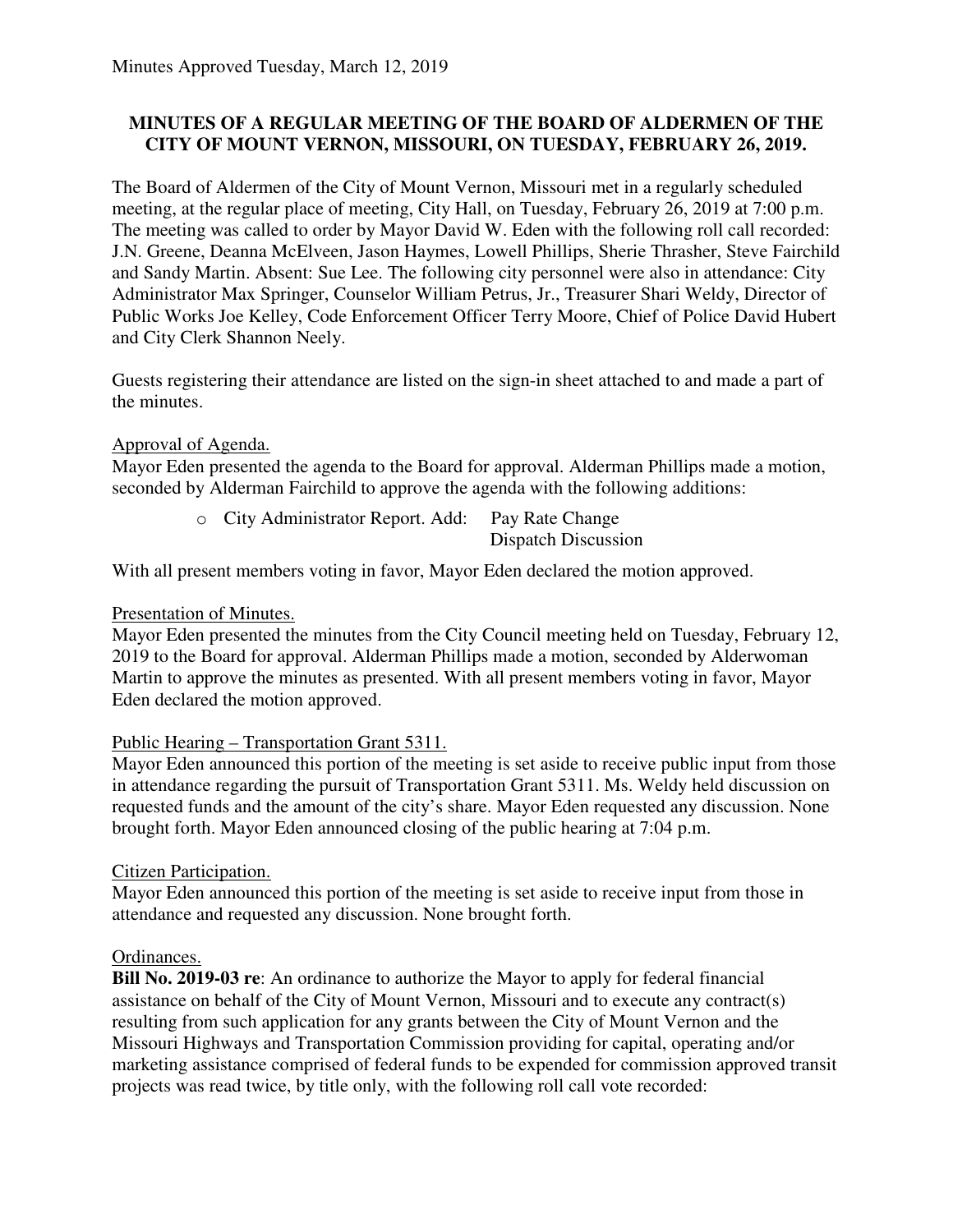Minutes Approved Tuesday, March 12, 2019

First Reading: AYES: Greene, McElveen, Haymes, Phillips, Thrasher, Fairchild, Martin NOES: None ABSTAIN: None ABSENT: Lee

Second Reading: AYES: Greene, McElveen, Haymes, Phillips, Thrasher, Fairchild, Martin NOES: None ABSTAIN: None ABSENT: Lee

Bill No. 2019-03 was declared passed and sent to the Mayor for signature. Bill No. 2019-03 thus became Ordinance Number 14.302.

**Bill No. 2019-04 re**: An ordinance de-annexing and excluding real property from the City limits was read twice, by title only, with the following roll call vote recorded:

First Reading: AYES: Greene, McElveen, Haymes, Phillips, Thrasher, Fairchild, Martin NOES: None ABSTAIN: None ABSENT: Lee

Second Reading: AYES: Greene, McElveen, Haymes, Thrasher, Fairchild, Martin NOES: None ABSTAIN: None ABSENT: lee

Bill No. 2019-04 was declared passed and sent to the Mayor for signature. Bill No. 2019-04 thus became Ordinance Number 1.278.

#### Department Reports.

#### City Administrator.

Springer held discussion on the following items:

- Gibbs Park Storm Water/South Street Culvert Project. Springer reported the Invitation to Bid on project was posted in the Lawrence County Record and mailed to nine (9) companies for direct solicitation. Springer noted timeline for the project as follows:
	- 1. Bids Due/opened March 20, 2019 at 10:30 a.m.
	- 2. Bid Tab presented to Board of Aldermen for selection at March 26, 2019 Council meeting.
- Sealing/Striping Square. Springer reported sealing/striping of the square is not included in the 2019 budget, but will be included in the 2020 budget. Springer requested if the Board wanted center parking to return, or remain the same and striped to include a bicycle lane. Discussion was held.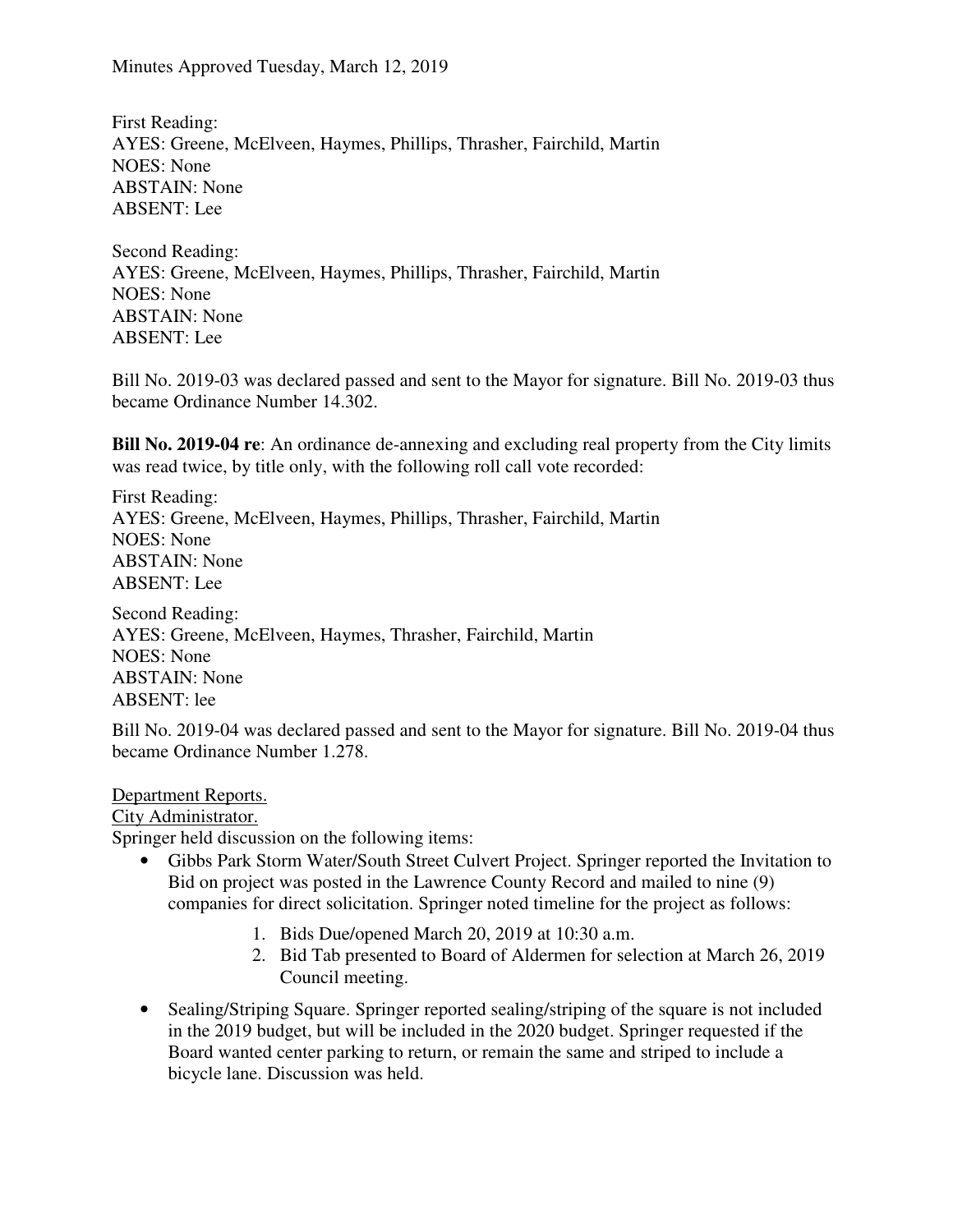- MOHP Training. Springer presented a request from the Missouri Highway Patrol asking for the use of 600 N. Main Street for active shooter training. Springer noted there will ten training sessions for approximately one hundred seventy (170) Highway Patrol Officers from Troop D and will include the City of Mount Vernon police officers. Discussion was held. Mayor Eden noted it was a consensus of the Board to allow the Active Shooter Training at the facility.
- Lifeguard/Park Program. Springer requested permission to advertise for Summer Youth Employment for Lifeguard and Park Program positions. Discussion was held. Alderman Fairchild made a motion, seconded by Alderwoman McElveen to proceed with advertisement for summer youth employment. With all present members voting in favor, Mayor Eden declared the motion approved.
- Dodransbicentennial Celebration. Springer requested the Board consider if they would like a city-wide celebration for the  $175<sup>th</sup>$  anniversary. Discussion was held with a consensus of the Board to participate with Lawrence County in celebration of the Founders' Day anniversary.
- Apprenticeship Agreement MPUA. Springer presented an agreement with Missouri Public Utility Alliance (MPUA) which includes new federal guidelines for apprenticeship programs. Discussion was held. Alderman Greene made a motion, seconded by Alderman Phillips authorizing City Administrator to sign agreement with Missouri Public Utility Alliance for apprenticeship program. With all present members voting in favor, Mayor Eden declared the motion approved.
- TIF Committee Appointments. Mayor Eden made the following recommendations for the TIF Commissioners:
	- Earl Alexander Ruther Childers Kathy Fairchild John Bennett Paula Brockwell Scott Sifferman

Discussion was held. Alderman Phillips made a motion, seconded by Alderwoman Martin to accept Mayor recommendation for appointments to the TIF Commission. With all present members voting in favor, Mayor Eden declared the motion approved.

- Base Pay Increase Swing Arm Operator. Springer noted when raises were approved this position was not taken into consideration for required training for Swing Arm Operator in the Streets Department and requested the Board approve increasing the hourly rate from ten dollars (\$10.00) to eleven dollars (\$11.00) per hour. Discussion was held. Alderman Fairchild made a motion, seconded by Alderman Phillips to approve pay rate for Swing Arm Operator increased to \$11.00 per hour. With all present members voting in favor, Mayor Eden declared the motion approved.
- Dispatch. Springer reported he has received notification from Monett 911 Dispatch that dispatching service fees will increase on May 1, 2019. Springer noted if the E911 Sales Tax Issue on the April 2, 2019 ballot passes, then the increase in the fee will not go into effect.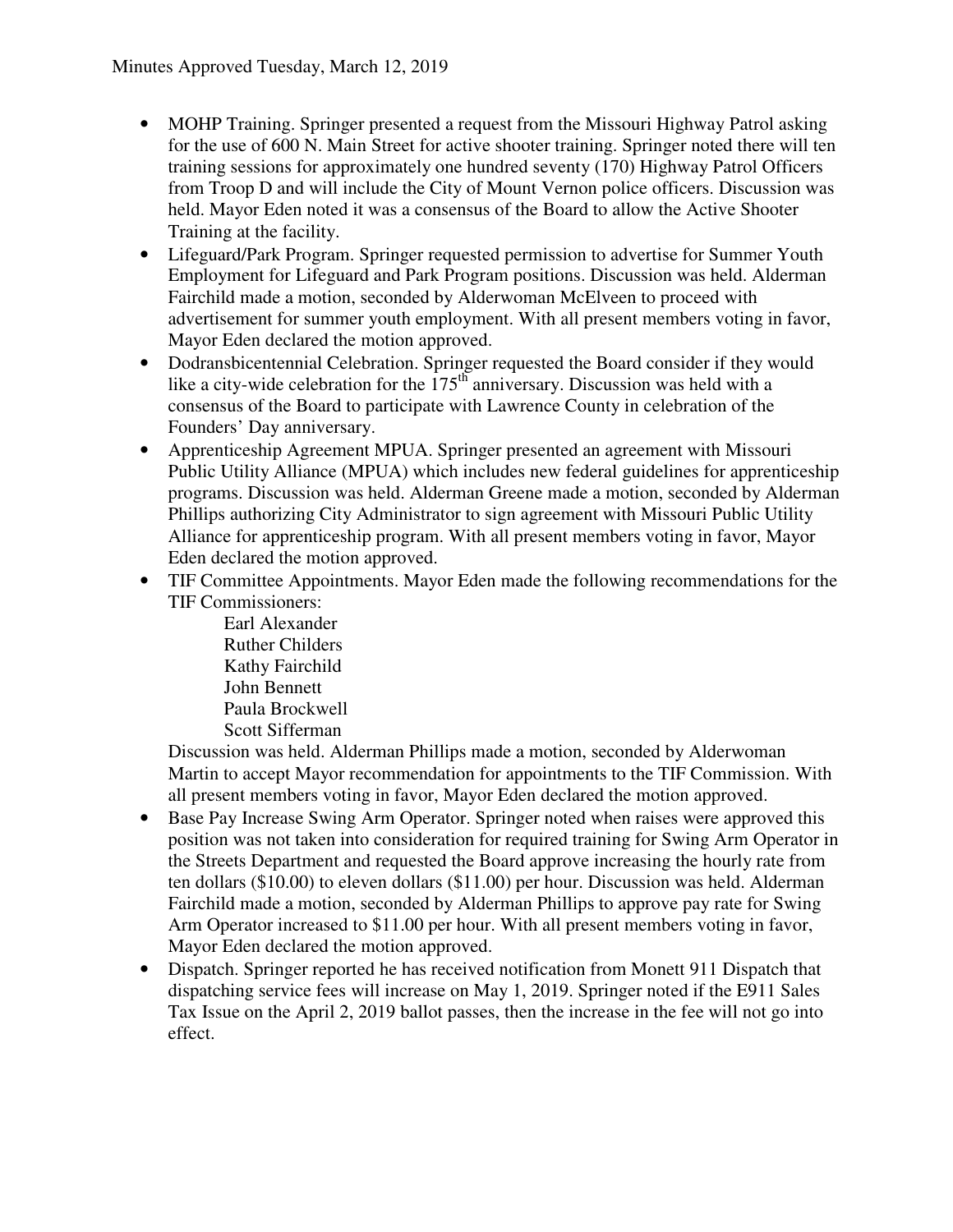# Treasurer.

Weldy held discussion on the following items:

- Bills Paid. Weldy presented the bills report and requested any discussion. None brought forth.
- Bills Over \$5,000. Weldy presented the bills over \$5,000.00 and requested permission to pay. Alderman Greene made a motion, seconded by Alderwoman Martin to proceed with payment of bills over \$5,000.00 as requested. The following voice vote was recorded:

AYES: Greene, Haymes, Phillips, Thrasher, Fairchild, Martin NOES: None ABSTAIN: McElveen ABSENT: Lee

With all present members voting, Mayor Eden declared the motion approved.

• January Treasurer Report. Weldy presented the January Treasurer Report to the Board for approval. Alderman Fairchild made a motion, seconded by Alderwoman McElveen to approve the January Treasurer Report as presented. With all present members voting in favor, Mayor Eden declared the motion approved.

## Director of Public Works.

Kelley held discussion on the following items:

- Street Department Employment. Kelley reported he received resignation from Jody Jones from the Street Department, effective March 1, 2019 and requested permission to advertise for the vacancy. Discussion was held. Alderman Phillips made a motion, seconded by Alderman Fairchild to proceed with advertisement for vacancy in Street Department. With all present members voting in favor, Mayor Eden declared the motion approved.
- Additional Items of Discussion. Alderman Phillips requested status of street light at the intersection of Highway 174 and Oak Hill Drive. Discussion was held.

## Code Enforcement.

Moore announced he had nothing to report but welcomed any questions. None brought forth.

## Police.

Hubert held discussion on the following items:

- Request to Purchase Three (3) Radar Units. Hubert requested permission to proceed with purchase of three radar units for patrol cars and noted this is a budgeted item. Alderman Greene made a motion, seconded by Alderwoman Martin to proceed with purchase of three radar units for \$5,994.00. With all present members voting in favor, Mayor Eden declared the motion approved.
- Preliminary Breath Tester. Hubert held a demonstration of the Preliminary Breath Testers recently purchased on Ms. Weldy. Discussion was held.
- Officer recognition. Hubert presented a letter commending the actions of Police Officer Greg Griffith for assisting motorist on February 22, 2019.